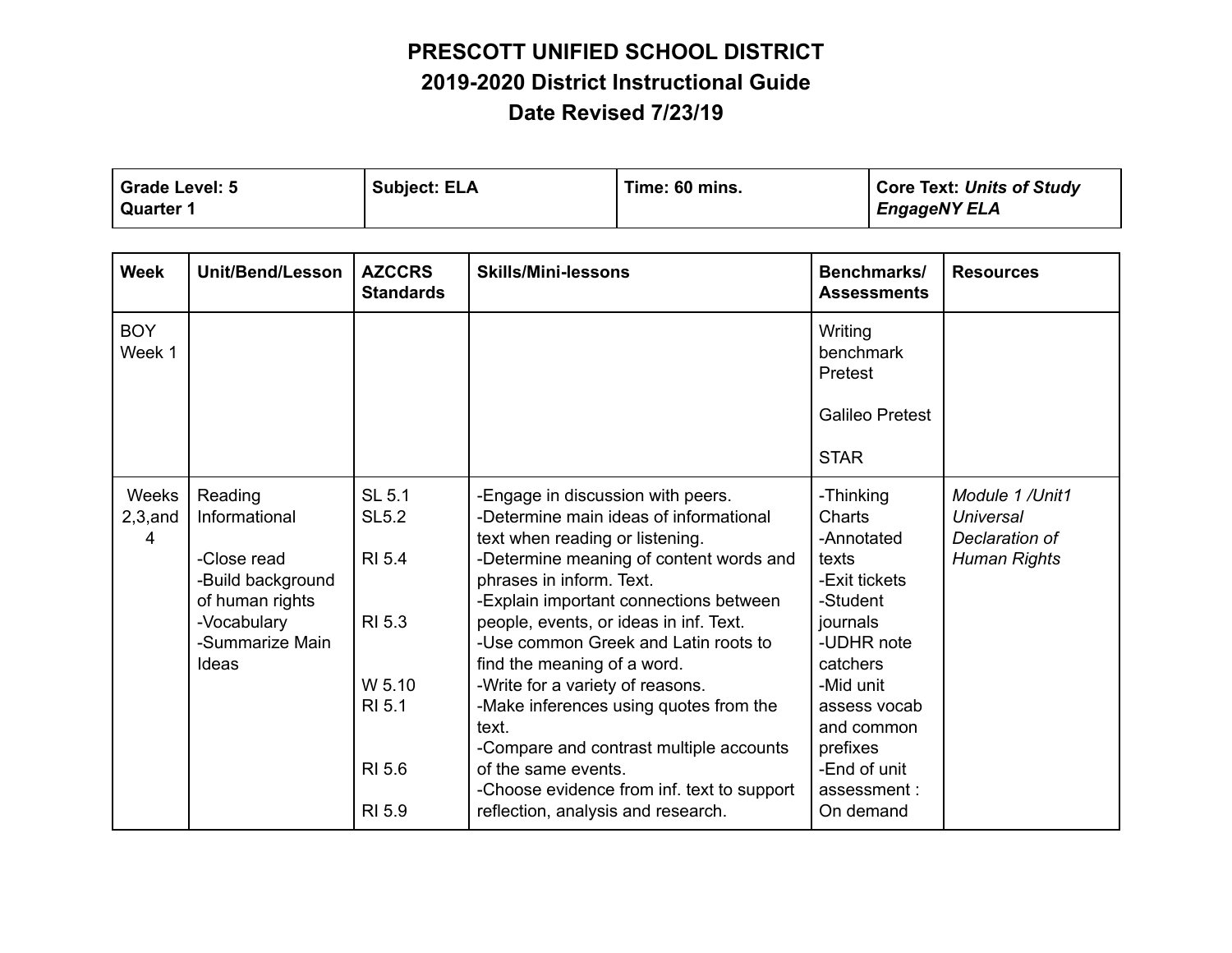|                     |                                                                                 |                                                                     |                                                                                                                                                                                                                                                                                                                                                                                                                   | written<br>analysis of<br>human rights<br>account.                                                                          |                                                                                                                                                       |
|---------------------|---------------------------------------------------------------------------------|---------------------------------------------------------------------|-------------------------------------------------------------------------------------------------------------------------------------------------------------------------------------------------------------------------------------------------------------------------------------------------------------------------------------------------------------------------------------------------------------------|-----------------------------------------------------------------------------------------------------------------------------|-------------------------------------------------------------------------------------------------------------------------------------------------------|
|                     |                                                                                 |                                                                     |                                                                                                                                                                                                                                                                                                                                                                                                                   |                                                                                                                             |                                                                                                                                                       |
| Week<br>$6$ and $7$ | Personal<br>Narratives (Units of<br>Study)<br>Theme: Overcome<br>a challenge    | 5.W.3<br>5.W.4<br>5.W.5<br>5.W.10<br>5.L.1<br>5.L.2<br>5.L.3 5.SL.6 | Launching Writer's Workshop:<br><b>Turning Points-Session 1</b><br>Dreaming the Dream-Session 2<br><b>Taking Stock-Session 5</b><br>Flash Drafting-Session 6<br><b>Redrafting-Session 7</b><br><b>Story Arc-Session 8</b><br>Leads<br><b>Elaborating-Session 9</b><br>Adding Scenes-Session 10<br><b>Ending Stories-Session 11</b><br>Final Touches-Session 12<br>Revising/Editing<br><b>Writing Presentation</b> | Editing/Revise<br>checklists<br>Personal<br><b>Narrative</b><br><b>Grading Rubric</b><br><b>Final Personal</b><br>Narrative | -Time of Wonder<br>-Mr. Peabody's<br>Apples<br>-A Day's Work<br>-Pete's Chair<br><b>Reading Street short</b><br>stories<br>The Twits-show not<br>tell |
| Week 8<br>and 9     | <b>Reading Historical</b><br>Fiction: Esperanza<br><b>Rising</b><br>Lessons 1-7 | <b>RL 5.2</b><br><b>RI 5.4</b><br><b>RI 5.5</b>                     | -Summarize Literary text.<br>-Determine meaning of literal and fig.<br>Language in text.<br>-Determine main ideas of inf. Text based<br>on key details.<br>-Summarize inf. text.                                                                                                                                                                                                                                  | -Note catchers<br>-Comprehensi<br>on quizzes<br>-Exit tickets<br>-Character<br>T-charts                                     | <b>Esperanza Rising</b>                                                                                                                               |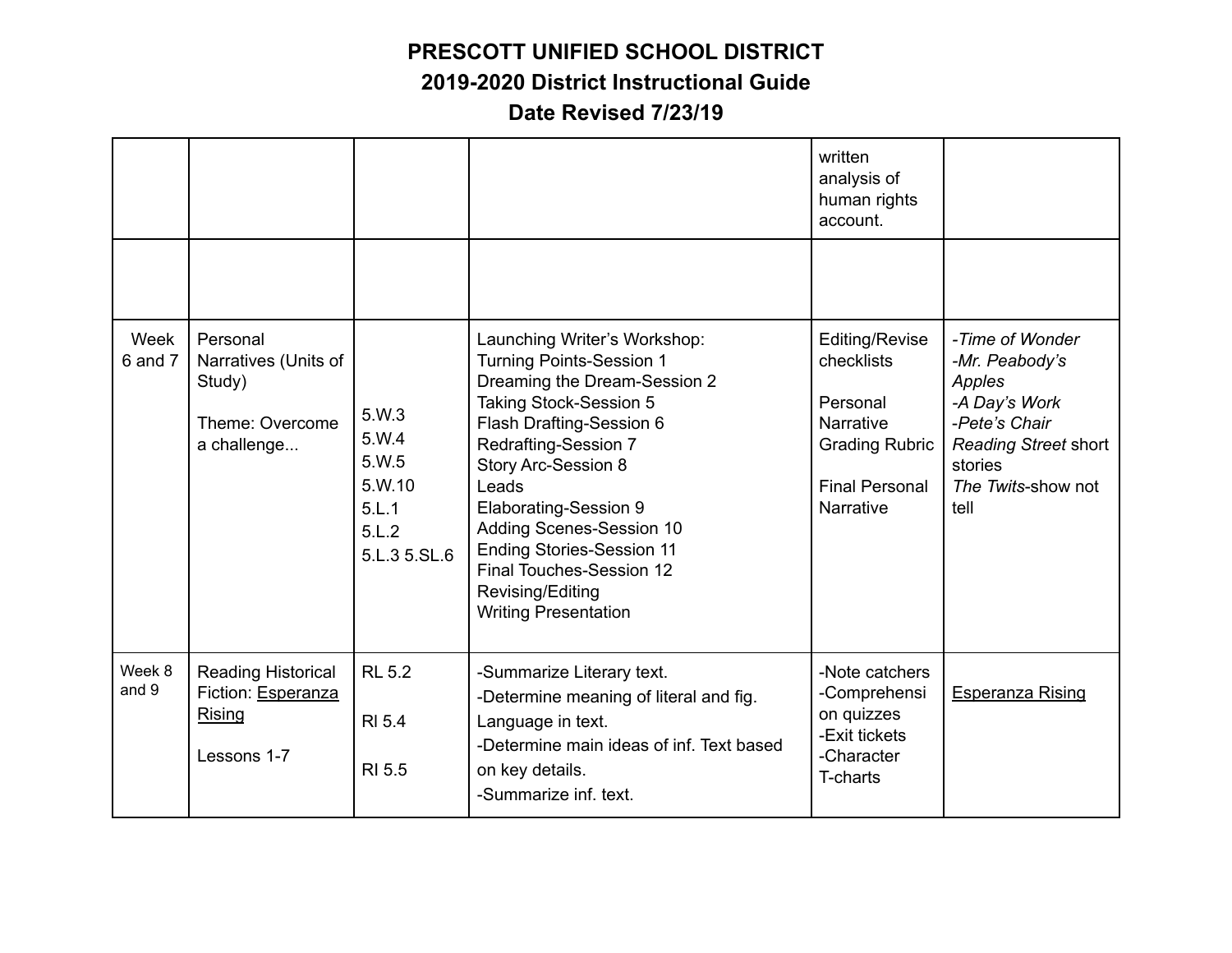|                | SL 5.1<br><b>RL 5.1</b><br><b>RL 5.3</b><br>W 5.2 | -Engage in discussions with peers.<br>-Explain what a text says using quotes<br>from the text.<br>-Make inferences using quotes from the<br>text.<br>-Compare and contrast literary elements<br>using details from the text. (point of view of<br>characters.)<br>-Write explanatory/informative texts. |                                            |                                                          |
|----------------|---------------------------------------------------|---------------------------------------------------------------------------------------------------------------------------------------------------------------------------------------------------------------------------------------------------------------------------------------------------------|--------------------------------------------|----------------------------------------------------------|
| Wednes<br>days | 5.L.1<br>5.L.2                                    | Grammar<br>-parts of speech review<br>-comma rules<br>-figurative language<br>-quotation marks<br>-types of sentences                                                                                                                                                                                   | Interactive<br>Assessment<br><b>Sheets</b> | <b>Interactive Notebook</b><br>Supplementary<br>Material |

| Grade Level: 5 | <b>Subject: ELA</b> | Time: 60 mins. | Core Text: Esperanza Rising |
|----------------|---------------------|----------------|-----------------------------|
| Quarter 2      |                     |                |                             |

| <b>Week</b> | Unit/Bend/Lesson   AZCCRS | <b>Standards</b> | <b>Skills/Mini-lessons</b> | Benchmarks/<br><b>Assessments</b> | <b>Resources</b> |
|-------------|---------------------------|------------------|----------------------------|-----------------------------------|------------------|
|             |                           |                  |                            | Galileo CBAS                      |                  |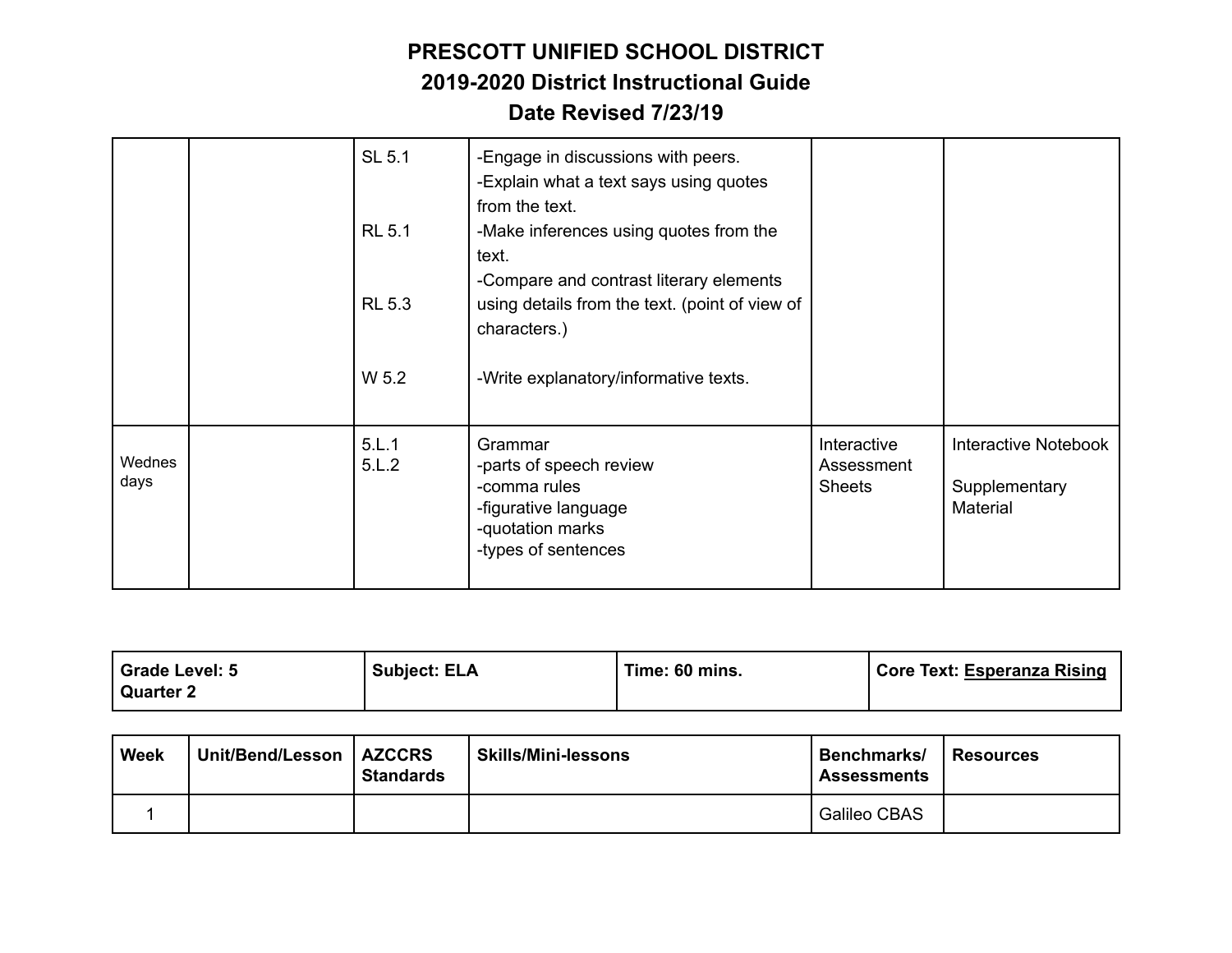| Weeks<br>$2 - 5$ | Reading<br>Literature cont.<br>Lessons 8-17 | <b>RL 5.2</b><br><b>RL 5.1</b><br><b>RL 5.6</b><br><b>RL 5.3</b><br>W 5.2<br>W 5.5<br><b>SL 5.6</b> | -Determine theme based on details of the<br>text.<br>-Use quotes to support inferences in<br>literary texts.<br>-Describe how narrator's point of view<br>influences description of events.<br>-Compare and contrast literary elements.<br>-Write explanatory/informational texts.<br>-Use writing process to produce clear and<br>coherent writing.<br>-Adapt speech for a variety of contexts and<br>tasks. | -comprehensio<br>n quizzes<br>-exit tickets<br>-character<br>charts<br>-two voice<br>poem graphic<br>organizer<br>-two voice<br>poems<br>-paragraph<br>writing<br>responses | <b>Esperanza Rising</b>                                                                                  |
|------------------|---------------------------------------------|-----------------------------------------------------------------------------------------------------|---------------------------------------------------------------------------------------------------------------------------------------------------------------------------------------------------------------------------------------------------------------------------------------------------------------------------------------------------------------------------------------------------------------|-----------------------------------------------------------------------------------------------------------------------------------------------------------------------------|----------------------------------------------------------------------------------------------------------|
| Week6            | Lesson 18                                   | W 5.5<br>W <sub>5.2</sub><br>W <sub>5.4</sub><br><b>RL 5.3</b><br><b>RL 5.2</b><br>W 5.9            | Write an informative 3 paragraph essay<br>that analyzes how Esperanza responds to<br>2 key events and compares and contrasts<br>her reactions to events over time.                                                                                                                                                                                                                                            | End of unit 2<br>assessment:<br>analytical<br>essay about<br>how<br>Esperanza<br>changes over<br>time                                                                       | <b>Esperanza Rising</b>                                                                                  |
| Week<br>$7-9$    | Research-Based<br>Argument                  | 5.W.1<br>5.W.4<br>5.W.5<br>5.W.6<br>5.W.9<br>5.L.1<br>5.L.2                                         | Session 1: Argument writers research<br>topic by investigating and collecting<br>information about both sides of the issue.<br>Session 2: Flash draft argument.<br>Session 3: Use evidence to build<br>arguments.<br>Session 4: Use quotations to bolster<br>arguments.<br>Session 5: Redraft to add more evidence.                                                                                           | <b>Final Research</b><br><b>Based</b><br>Argument<br>Research<br><b>Based</b><br>Argument<br>Rubric                                                                         | <b>Units of Study</b><br>"Nutrition in<br>Disguise"<br>"Chocolate Milk:<br>More Harmful than<br>Helpful" |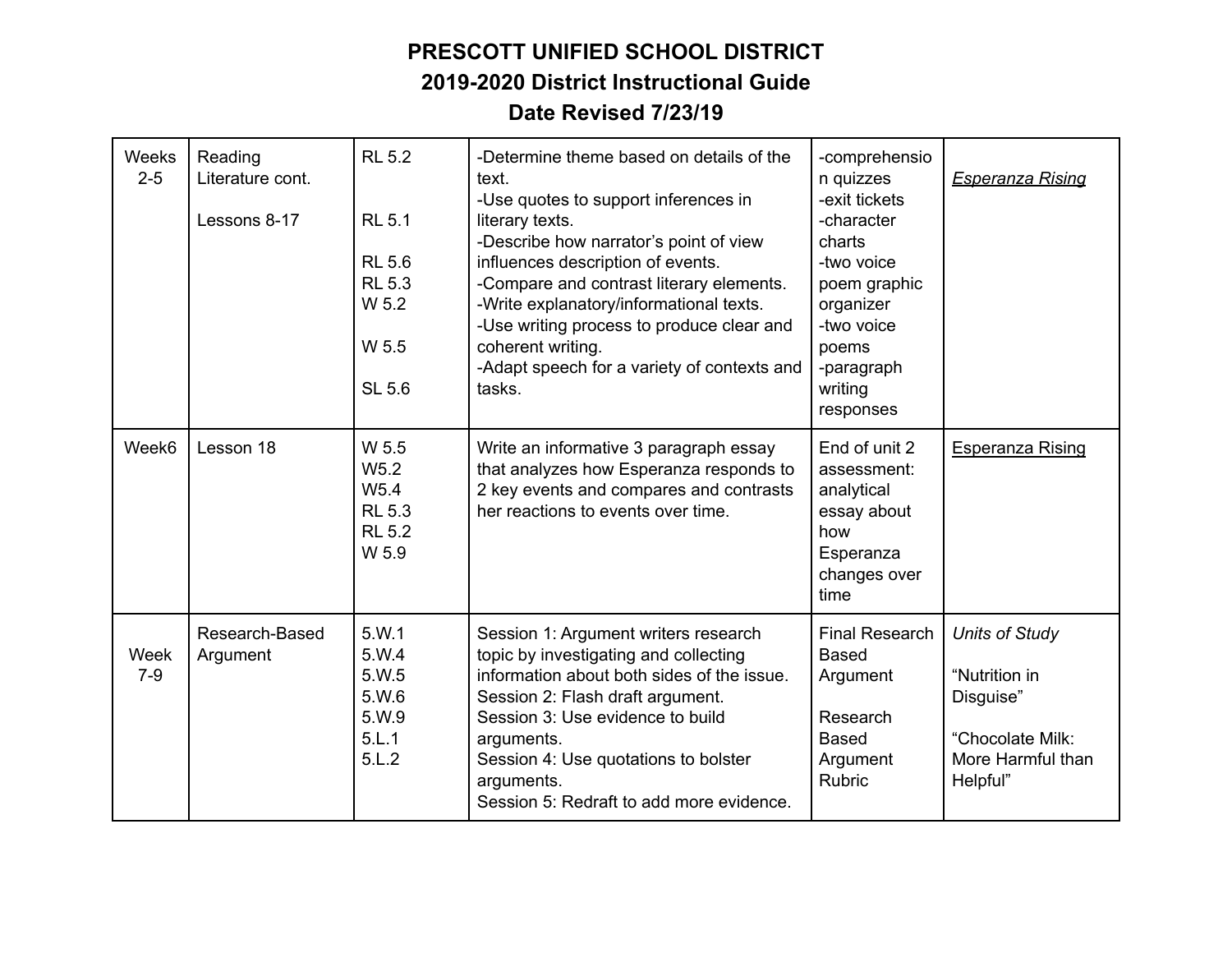|                           |              | Session 6: Balance evidence with<br>analysis.<br>Session 7: Bringing critical perspectives to<br>writing.<br>Session 8: Rebuttals, responses, and<br>counterclaims.<br>Session 9: Appealing to the audience.<br>Session 10: Mini Celebrations:<br>Presentations, reflections, goal setting. |                                     | "Is Chocolate Milk<br>Healthy for Kids?                      |
|---------------------------|--------------|---------------------------------------------------------------------------------------------------------------------------------------------------------------------------------------------------------------------------------------------------------------------------------------------|-------------------------------------|--------------------------------------------------------------|
|                           |              |                                                                                                                                                                                                                                                                                             |                                     |                                                              |
|                           |              |                                                                                                                                                                                                                                                                                             |                                     |                                                              |
| Grammar<br>Wednesda<br>ys | 5L.1<br>5L.3 | Grammar<br>-verb tenses<br>-subjects and predicates<br>-simple/compound sentences<br>-run-ons and fragments                                                                                                                                                                                 | Interactive<br>assessment<br>sheets | Interactive Grammar<br>Notebook<br>Supplementary<br>Material |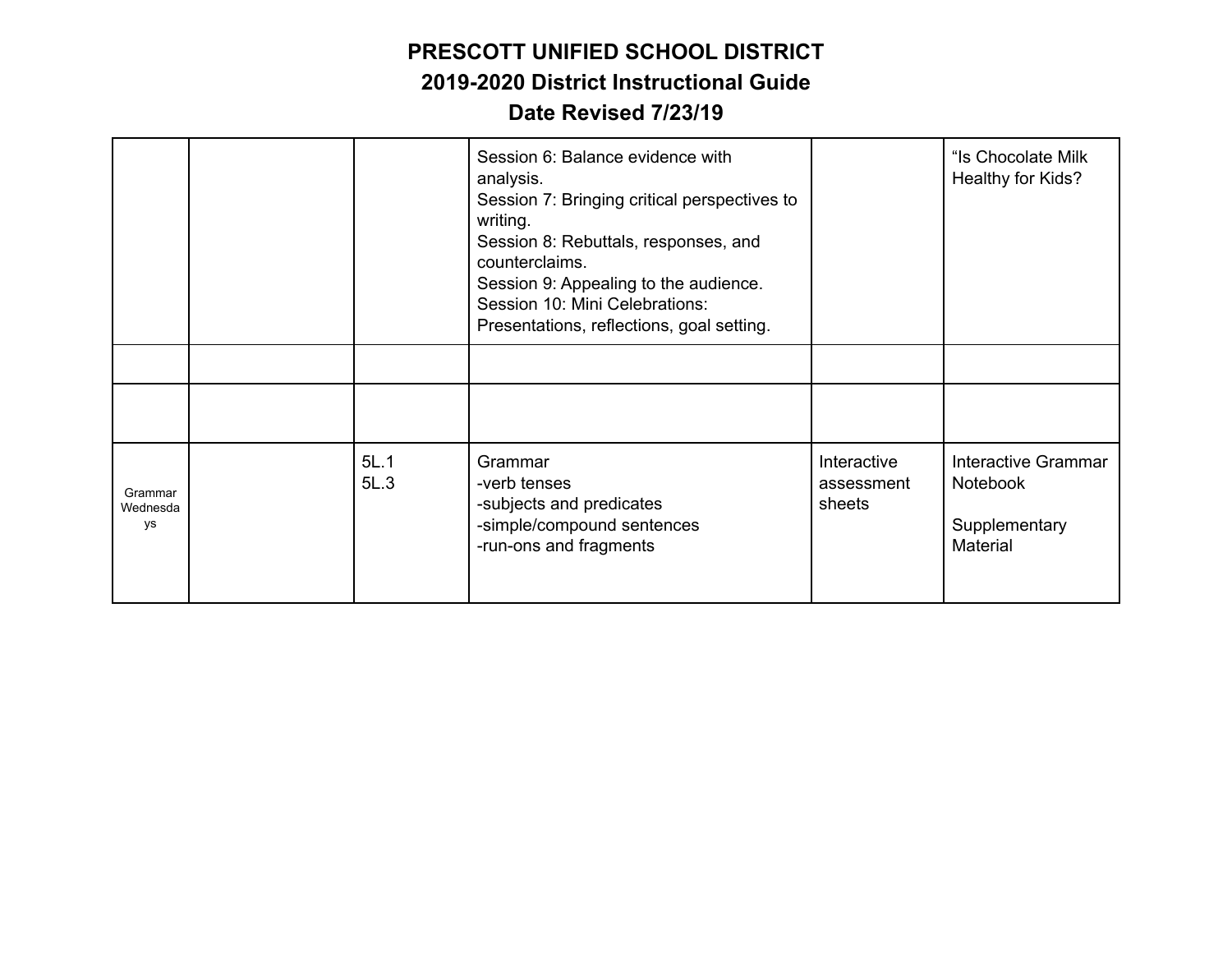| Grade Level: 5<br><b>Quarter 3</b> | Subject: ELA | Time: 60 mins. | <b>Core Text: Promises to</b><br><b>Keep: How Jackie Robinson</b><br><b>Changed America</b> |
|------------------------------------|--------------|----------------|---------------------------------------------------------------------------------------------|
|                                    |              |                |                                                                                             |

| <b>Week</b>      | Unit/Bend/Lesson                                                                                     | <b>AZCCRS</b><br><b>Standards</b>                                  | <b>Skills/Mini-lessons</b>                                                                                                                                                                                                                                                                                             | Benchmarks/<br><b>Assessments</b>                                                                                                                                                                                | <b>Resources</b> |
|------------------|------------------------------------------------------------------------------------------------------|--------------------------------------------------------------------|------------------------------------------------------------------------------------------------------------------------------------------------------------------------------------------------------------------------------------------------------------------------------------------------------------------------|------------------------------------------------------------------------------------------------------------------------------------------------------------------------------------------------------------------|------------------|
|                  |                                                                                                      |                                                                    |                                                                                                                                                                                                                                                                                                                        |                                                                                                                                                                                                                  |                  |
| Weeks<br>$1 - 2$ | Informational<br>Reading<br>Build background<br>information on<br>importance of<br>sports in America | RI 5.2<br>RI 5.4<br>RI 5.8<br>W <sub>5.1</sub><br>W <sub>5.9</sub> | -Determine meaning of academic words in<br>inf. Text.<br>-Summarize inf. Text.<br>-Explain how authors use evidence and<br>reasons to support points in text.<br>- Determine main ideas of inf text based<br>on key details.<br>-Write opinion pieces on topics or texts<br>supporting a point of view with reasoning. | Mid unit 1<br>Students will<br>read and<br>analyze a new<br>inf. text about<br>the importance<br>of sports in<br>American<br>culture and<br>then complete<br>a quiz<br>answering text<br>dependent<br>questions. | Engage NY        |
| Weeks<br>$3-5$   | <b>Case Study</b>                                                                                    | W <sub>5.1</sub><br>W <sub>5.9</sub><br>RI 5.2<br>RI 5.8           | -Compare multiple accounts of same<br>topic<br>-Determine how author uses reasons and<br>evidence to support an opinion.                                                                                                                                                                                               | End of unit 2<br>Write an<br>opinion essay<br>with supporting                                                                                                                                                    |                  |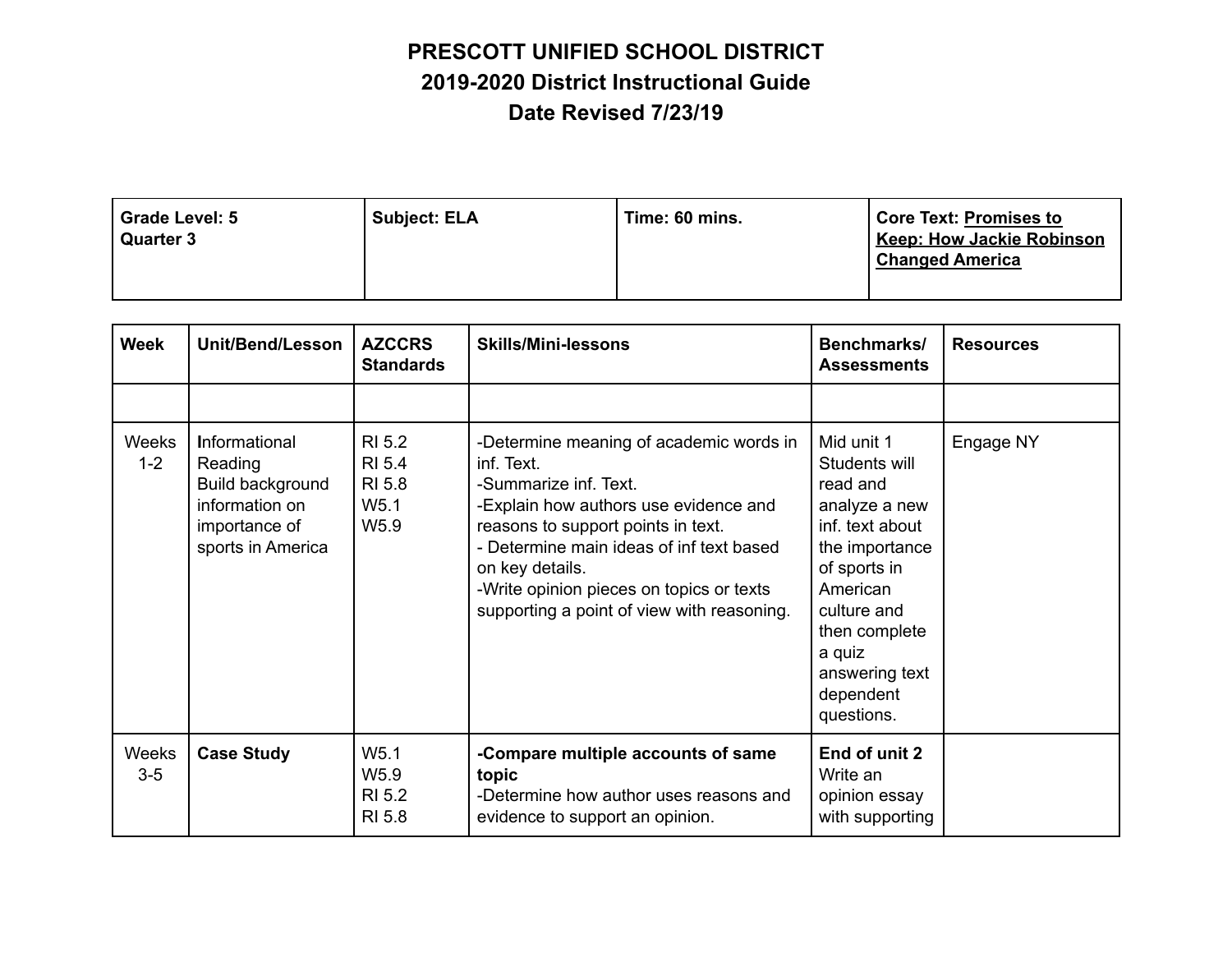|                               |                                                                                                       | <b>RI 5.4</b>                                                                                                                | -Write an introduction and finding evidence<br>for an opinion.<br>-Explain relationship between events in a<br>historical context.<br>-Create organizational structure, identify<br>reasons for support, use linking words,<br>and construct a concluding statement or<br>paragraph for opinion piece. | evidence of<br>Robinson's<br>legacy.            |                                                              |
|-------------------------------|-------------------------------------------------------------------------------------------------------|------------------------------------------------------------------------------------------------------------------------------|--------------------------------------------------------------------------------------------------------------------------------------------------------------------------------------------------------------------------------------------------------------------------------------------------------|-------------------------------------------------|--------------------------------------------------------------|
| Weeks<br>$6 - 8$              | Research another<br>african american<br>athlete or historical<br>figure and<br>draft/revise a letter. | <b>RI5.9</b><br>W <sub>5.1</sub><br>W <sub>5.4</sub><br>W <sub>5.5</sub><br>W <sub>5.7</sub><br>W5.8<br>L5.1<br>L5.2<br>L5.6 | -Build knowledge about multiple aspects of<br>a topic by conducting research.<br>-Use several sources to build knowledge<br>of a topic.<br>-Document what is learned by taking<br>notes.<br>-Paraphrase information in notes.<br>-Provide a list of sources used to gather<br>information.             | End of Unit 3<br>Draft Letter to<br>a publisher | Engage NY                                                    |
|                               |                                                                                                       |                                                                                                                              |                                                                                                                                                                                                                                                                                                        |                                                 |                                                              |
|                               |                                                                                                       |                                                                                                                              |                                                                                                                                                                                                                                                                                                        |                                                 |                                                              |
| Gramma<br>r<br>Wednes<br>days |                                                                                                       | 5.L.1                                                                                                                        | Grammar<br>-conjunctions<br>-prepositions<br>-interjections                                                                                                                                                                                                                                            | Interactive<br>assessment<br>sheets             | Interactive Grammar<br>Notebook<br>Supplementary<br>Material |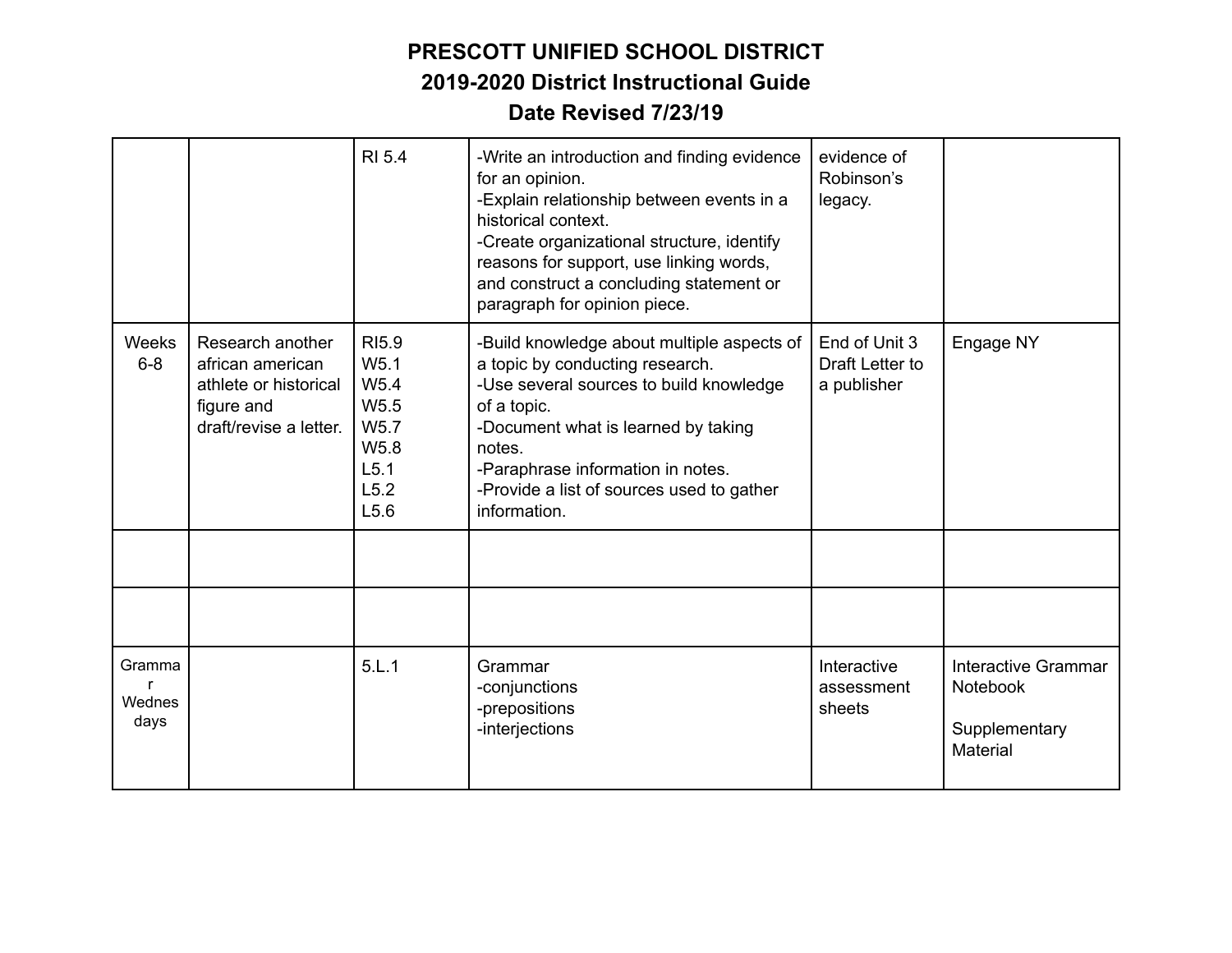| Grade Level: 5   | <b>Subject: ELA</b> | Time: 60 mins. | Core Text: Max Axiom,  |
|------------------|---------------------|----------------|------------------------|
| <b>Quarter 4</b> |                     |                | <b>Super Scientist</b> |

| <b>Week</b>           | <b>Unit/Bend/Lesson</b>                                                                                                  | <b>AZCCRS</b><br><b>Standards</b> | <b>Skills/Mini-lessons</b> | Benchmarks/<br><b>Assessments</b>        | <b>Resources</b>                |
|-----------------------|--------------------------------------------------------------------------------------------------------------------------|-----------------------------------|----------------------------|------------------------------------------|---------------------------------|
| Week 1                |                                                                                                                          |                                   |                            | <b>AZ Merit</b><br>Writing<br>Assessment |                                 |
| Week 2                |                                                                                                                          |                                   |                            | AZ Merit ELA<br>Assessment               |                                 |
| <b>Weeks</b><br>$3-6$ | <b>Inventions/Resear</b><br>ch Reports<br>How do<br>inventions or<br>improved<br>technologies<br>meet societal<br>needs? |                                   |                            |                                          | Engage NY and<br>Units of Study |
|                       |                                                                                                                          |                                   |                            |                                          |                                 |
|                       |                                                                                                                          |                                   |                            |                                          |                                 |